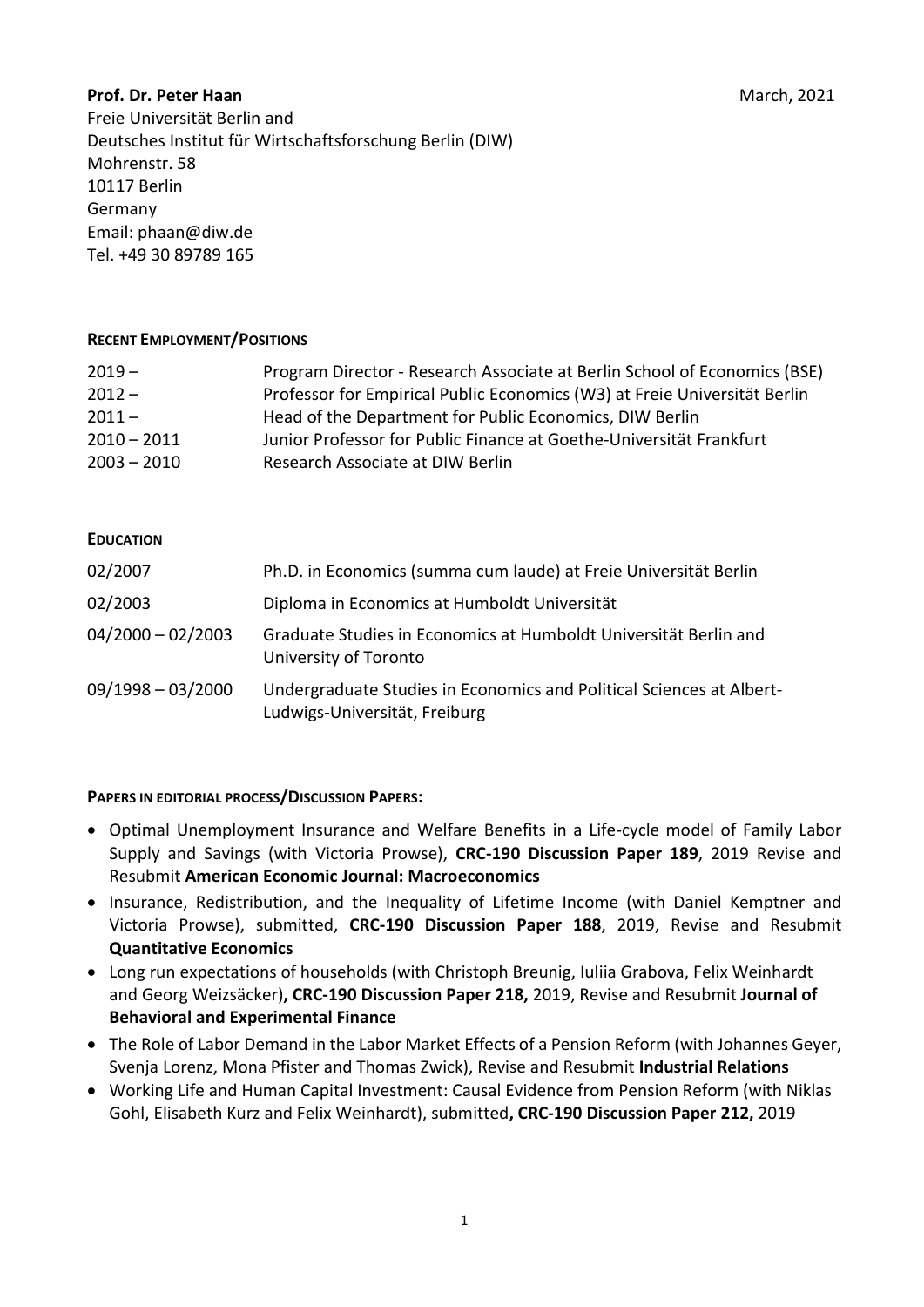The Effects of Retirement on Health - Evidence from Administrative Data (with Mara Barschket, Johannes Geyer and Anna Hammerschmid)

### CURRENT RESEARCH PROJECTS:

- Time Preferences and Female Labor Supply (with Luke Haywood and Ulrich Schneider)
- Biased expectations and female labor supply (with Philipp Eisenhauer, Boryana Ilieva Annekatrin Schrenker and Georg Weizsäcker)
- House price expectations (with Niklas Gohl, Claus Michelsen, and Felix Weinhardt)

## PUBLICATIONS IN REFEREED JOURNALS:

- Regression with Selectively Missing Covariates (with Christoph Breunig), Journal of Econometrics, forthcoming
- Heterogenous labor market effects of pension reforms: household characteristics matter (with Johannes Geyer, Anna Hammerschmid and Michael Peters), Labour Economics, forthcoming
- The increasing longevity gap Distributional implications for the pension system (2019), The Journal of the Economics of Ageing, 14 (with Daniel Kemptner and Holger Lüthen)
- The Role of Entry Age and Timing of Pension Benefits in Partial Retirement (2019), The Journal of the Economics of Ageing, 14 (with Songül Tolan)
- Mortality in midlife for subgroups in Germany (2019), The Journal of the Economics of Ageing, 14 (with Anna Hammerschmid and Julia Schmieder)
- Wind electricity subsidies Windfall for land owners? Evidence from a feed-in tariff in Germany (2018), Journal of Public Economics (with Martin Simmler), 159, pp 16-32.
- Pension incentives and early retirement (2017), Labor Economics, 47, pp. 216-231 (with Barbara Engels and Johannes Geyer)
- Indirect Fiscal Effects of Long-term Care Insurance (2017), Fiscal Studies, 38, (3), pp. 393-415 (with Johannes Geyer and Thorben Korfhage)
- The effects of family policy on mothers' labor supply: Combining evidence from a structural model and a quasi-experimental approach (2015), Labour Economics, 36, pp. 84-98 (with Johannes Geyer und Katharina Wrohlich)
- Bayesian procedures as a numerical tool for the estimation of an intertemporal discrete choice model (2015), Empirical Economics, 49, (3), pp. 1123-1141, (with D. Kemptner and A. Uhlendorff)
- Empirical welfare analysis in random utility models of labour supply (2015), International Tax and Public Finance, 22 (2), 224-251 (with Andre Decoster)
- Welfare effects of a shift of joint to individual taxation in the German personal income tax (2015), FinanzArchiv, 70, (4), pp. 599-624 (with Andre Decoster)
- Longevity, Life-cycle Behavior and Pension Reform (2014), Journal of Econometrics, 178, (3), pp. 582-601
- Intertemporal Labor Supply and Involuntary Unemployment (2013), Empirical Economics, 44, (2), pp. 661-683 (with Arne Uhlendorff)
- Multi-family households in a labour supply model: a calibration method with application to Poland (2012), Applied Economics, 44, (22), (with Michal Myck)
- Can Child Care Policy Encourage Employment and Fertility? Evidence from a Structural Model (2011), Labour Economics, 18, (4), pp. 498-512, (with Katharina Wrohlich)
- A Structural Approach to Estimating the Effect of Taxation on the Labor Market Dynamics of Older Workers (2010), Econometrics Journal, 13 (3), pp. 99-125, (with Victoria Prowse)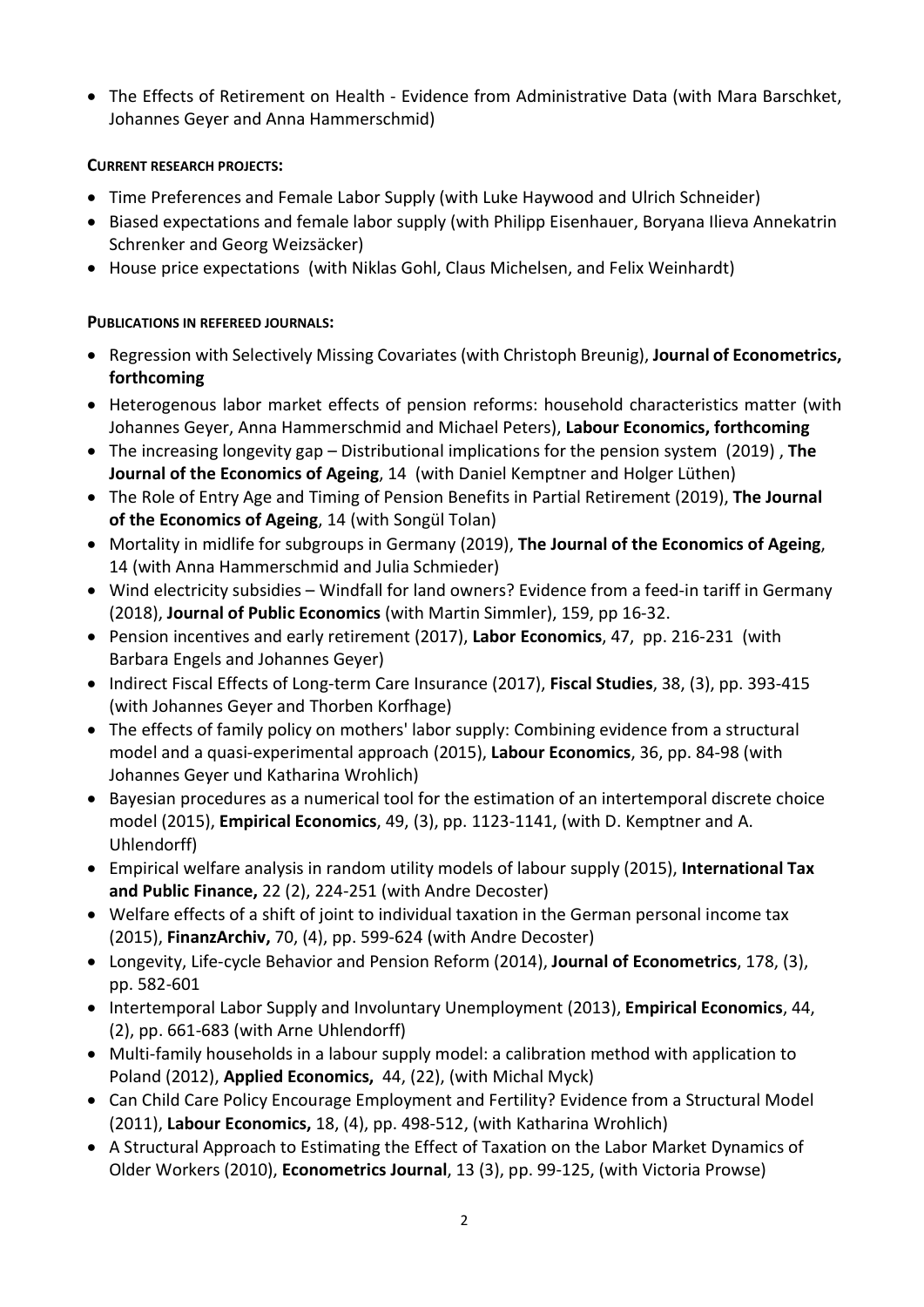- A Multi-State Model of State Dependence in Labor Supply (2010), Labour Economics, 17, (2), pp. 323-335
- Making Work Pay in a Rationed Labour Market (2010), Journal of Population Economics, 23, (1), pp. 323-351 (with Olivier Bargain, Marco Caliendo and Kristian Orsini)
- Optimal Taxation: The Design of Child Related Cash and In-Kind Benefits (2010), German Economic Review, 11, (3), pp. 278-301 (with Katharina Wrohlich)
- Safety net still in transition: labour market consequences of extending support for poorest families in Poland (2010), Bank i Kredyt, 41, (3), pp. 5-34 (with Michal Myck)
- Dynamics of Poor Health and Non-Employment (2009), Journal of Health Economics, 28, (6), pp. 1116-1125 (with Michal Myck)
- Optimal income taxation of lone mothers: an empirical comparison for Britain and Germany (2009), Economic Journal, 119, (535), pp. 101-121 (with Richard Blundell, Mike Brewer and Andrew Shephard)
- The Impact of Income Taxation on the Ratio between Reservation and Market Wages and the Incentives for Labour Supply (2009), Applied Economics Letters, 16, (9), pp. 877-883 (with Marco Caliendo and Ludovica Gambaro)
- Work incentives: Great Britain, Germany and Poland, compared (2008), Bank i Kredyt, 39, (1), pp. 5-33 (with L. Morawski and M. Myck)
- Making Work Pay for the Elderly Unemployed: Evaluating Alternative Policy Reforms for Germany (2008), FinanzArchiv, 64, (3), pp. 380-402 (with Viktor Steiner)
- Apply with caution: introducing UK-style in-work support in Germany (2007), Fiscal Studies, 28, (1), pp. 43-72 (with Michal Myck)
- Mehr Beschäftigung durch Subventionierung der Sozialbeiträge? Eine empirische Evaluation aktueller Reformvorschläge (2007), Perspektiven der Wirtschaftspolitik, 8, (4), pp. 378-388 (with Viktor Steiner)
- Estimation of multinomial logit models with unobserved heterogeneity using maximum simulated likelihood (2006), Stata Journal, 6, (2), pp. 229-245 (with Arne Uhlendorff)
- Much Ado About Nothing: Conditional Logit vs. Random Coefficient Models for Estimating Labour Supply Elasticities (2006), Applied Economics Letters, 13, (4), pp. 251-256
- Distributional Effects of the German Tax Reform 2000 A Behavioral Microsimulation Analysis (2005), Schmollers Jahrbuch: Journal of Applied Social Science Studies, 125, (1), pp. 39-49 (with Viktor Steiner)

# EXTERNALLY FUNDED RESEARCH PROJECTS (EXAMPLES)

- Economic Insights (SAW Leibniz Co-PI Dorothea Kübler), 2021-2023
- Unequal ageing: life-expectancy, care needs and reforms to the welfare state (BMBF Co-PI Katharina Wrohlich), 2021-2023
- Biased beliefs in dynamic decisions: extensions to policy and communication (CRC 190 German Science Foundation, Co-PI with Georg Weizsäcker), 2021-2024
- The gender wage gap and the role of policy: Analyzing patterns over time, over the life cycle and across the wage distribution (German Science Foundation, Co-PI Katharina Wrohlich) , 2018- 2021
- The effect of the demographic change on inequality and the role of the pension system (German Science Foundation), 2017-2020
- Biased beliefs in dynamic decisions in competitive markets (German Science Foundation, Co-PI with Georg Weizsäcker und Christoph Breunig), 2017-2021